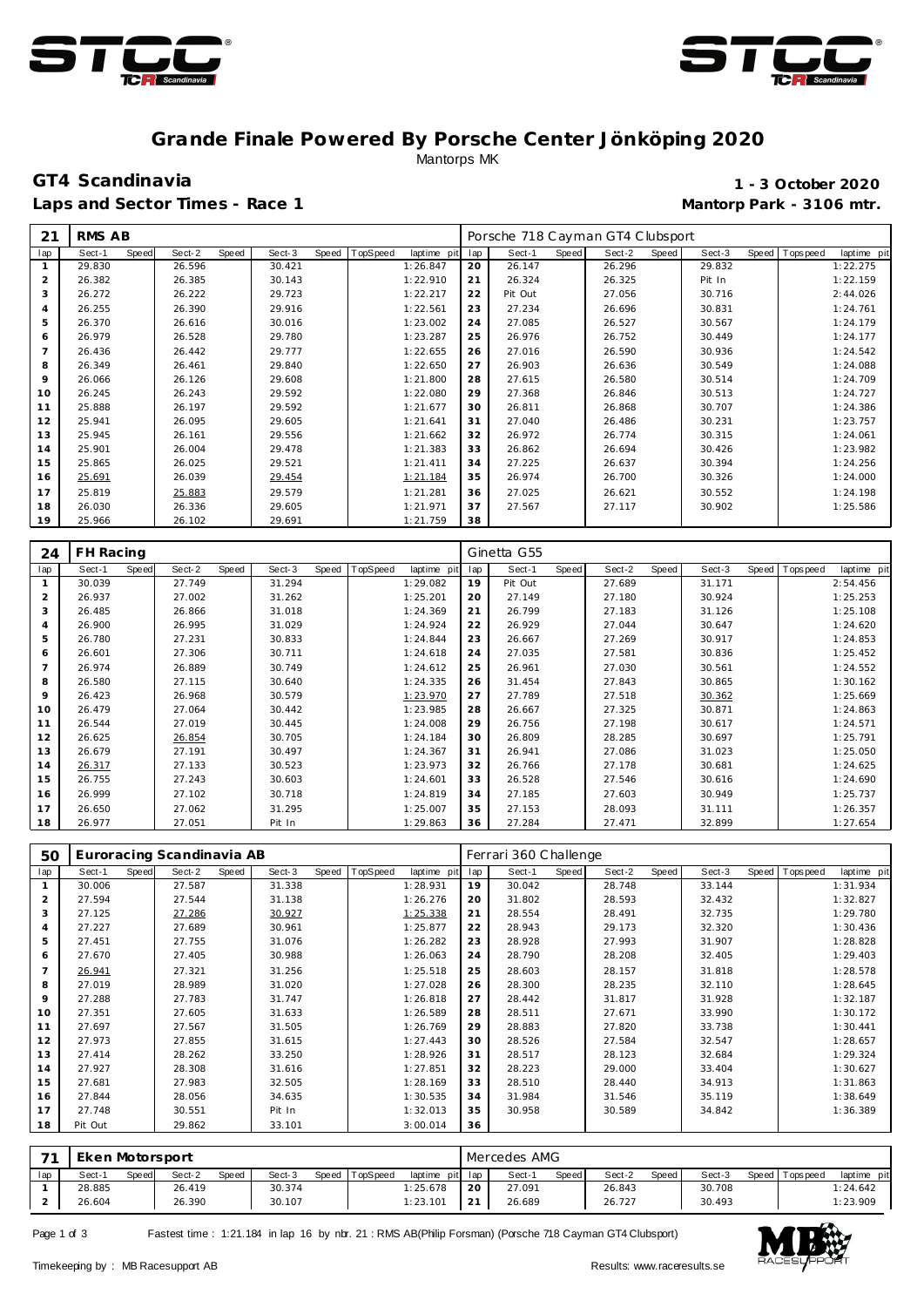



# **Grande Finale Powered By Porsche Center Jönköping 2020** Mantorps MK

# **GT4 Scandinavia 1 - 3 October 2020**

### Laps and Sector Times - Race 1 **Mantorp Park - 3106 mtr. Mantorp Park - 3106 mtr.**

| 3              | 26.416  | 26.366 | 29.959 | 1:22.741 | 22 | 26.566 | 26.885 | 30.808 | 1:24.259 |
|----------------|---------|--------|--------|----------|----|--------|--------|--------|----------|
| 4              | 26.214  | 26.204 | 30.150 | 1:22.568 | 23 | 26.566 | 26.869 | 30.602 | 1:24.037 |
| 5.             | 26.205  | 27.397 | 30.434 | 1:24.036 | 24 | 26.379 | 26.488 | 30.705 | 1:23.572 |
| 6              | 26.759  | 26.656 | 30.356 | 1:23.771 | 25 | 26.624 | 26.425 | 30.569 | 1:23.618 |
| $\overline{7}$ | 26.391  | 26.483 | 30.177 | 1:23.051 | 26 | 26.563 | 26.870 | 30.714 | 1:24.147 |
| 8              | 26.309  | 26.425 | 30.011 | 1:22.745 | 27 | 26.378 | 26.441 | 30.114 | 1:22.933 |
| 9              | 26.236  | 26.449 | 30.113 | 1:22.798 | 28 | 26.355 | 26.739 | 33.544 | 1:26.638 |
| 10             | 26.719  | 26.304 | 30.996 | 1:24.019 | 29 | 28.659 | 27.458 | 30.670 | 1:26.787 |
| 11             | 26.565  | 26.231 | 30.098 | 1:22.894 | 30 | 26.496 | 26.752 | 30.690 | 1:23.938 |
| 12             | 26.757  | 26.385 | 30.264 | 1:23.406 | 31 | 26.277 | 26.668 | 30.417 | 1:23.362 |
| 13             | 26.133  | 26.434 | 30.056 | 1:22.623 | 32 | 26.463 | 26.735 | 30.604 | 1:23.802 |
| 14             | 26.346  | 26.365 | 30.088 | 1:22.799 | 33 | 26.822 | 26.607 | 30.863 | 1:24.292 |
| 15             | 26.023  | 26.446 | 30.070 | 1:22.539 | 34 | 26.301 | 27.075 | 30.745 | 1:24.121 |
| 16             | 26.443  | 26.667 | 30.354 | 1:23.464 | 35 | 26.418 | 26.823 | 30.879 | 1:24.120 |
| 17             | 26.300  | 26.365 | 30.216 | 1:22.881 | 36 | 26.307 | 26.784 | 31.020 | 1:24.111 |
| 18             | 26.315  | 26.667 | Pit In | 1:22.959 | 37 | 26.580 | 26.706 | 30.843 | 1:24.129 |
| 19             | Pit Out | 27.352 | 31.101 | 2:46.399 | 38 |        |        |        |          |

| 78  |        |       | Race Team Gelleråsen |       |        |       |          |             |     | Porsche 718 Cayman GT4 Clubsport |       |        |       |        |       |            |             |
|-----|--------|-------|----------------------|-------|--------|-------|----------|-------------|-----|----------------------------------|-------|--------|-------|--------|-------|------------|-------------|
| lap | Sect-1 | Speed | Sect-2               | Speed | Sect-3 | Speed | TopSpeed | laptime pit | lap | Sect-1                           | Speed | Sect-2 | Speed | Sect-3 | Speed | Tops pee d | laptime pit |
|     | 27.560 |       | 26.325               |       | 29.678 |       |          | 1:23.563    | 20  | Pit Out                          |       | 26.502 |       | 30.692 |       |            | 2:43.553    |
| 2   | 26.002 |       | 26.168               |       | 29.446 |       |          | 1:21.616    | 21  | 27.017                           |       | 27.012 |       | 30.572 |       |            | 1:24.601    |
| 3   | 25.904 |       | 26.225               |       | 29.320 |       |          | 1:21.449    | 22  | 26.998                           |       | 27.056 |       | 30.254 |       |            | 1:24.308    |
| 4   | 25.912 |       | 26.018               |       | 29.480 |       |          | 1:21.410    | 23  | 27.027                           |       | 26.750 |       | 30.482 |       |            | 1:24.259    |
| 5   | 25.970 |       | 26.314               |       | 29.717 |       |          | 1:22.001    | 24  | 26.942                           |       | 26.580 |       | 30.178 |       |            | 1:23.700    |
| 6   | 26.180 |       | 26.287               |       | 29.714 |       |          | 1:22.181    | 25  | 26.911                           |       | 26.723 |       | 29.998 |       |            | 1:23.632    |
|     | 26.306 |       | 26.375               |       | 29.670 |       |          | 1:22.351    | 26  | 26.682                           |       | 26.734 |       | 31.214 |       |            | 1:24.630    |
| 8   | 26.182 |       | 26.397               |       | 29.675 |       |          | 1:22.254    | 27  | 26.609                           |       | 26.481 |       | 30.168 |       |            | 1:23.258    |
| 9   | 26.004 |       | 26.293               |       | 29.487 |       |          | 1:21.784    | 28  | 26.753                           |       | 26.534 |       | 30.273 |       |            | 1:23.560    |
| 10  | 26.047 |       | 26.239               |       | 29.735 |       |          | 1:22.021    | 29  | 26.865                           |       | 26.724 |       | 30.300 |       |            | 1:23.889    |
| 11  | 25.964 |       | 26.125               |       | 29.483 |       |          | 1:21.572    | 30  | 26.911                           |       | 26.828 |       | 30.265 |       |            | 1:24.004    |
| 12  | 25.890 |       | 26.050               |       | 29.607 |       |          | 1:21.547    | 31  | 26.674                           |       | 27.123 |       | 30.390 |       |            | 1:24.187    |
| 13  | 26.208 |       | 26.066               |       | 29.619 |       |          | 1:21.893    | 32  | 26.992                           |       | 26.781 |       | 30.987 |       |            | 1:24.760    |
| 14  | 26.044 |       | 26.154               |       | 29.566 |       |          | 1:21.764    | 33  | 26.866                           |       | 26.803 |       | 30.530 |       |            | 1:24.199    |
| 15  | 26.072 |       | 26.098               |       | 29.699 |       |          | 1:21.869    | 34  | 26.892                           |       | 26.496 |       | 30.140 |       |            | 1:23.528    |
| 16  | 26.140 |       | 26.101               |       | 29.655 |       |          | 1:21.896    | 35  | 27.082                           |       | 26.677 |       | 30.355 |       |            | 1:24.114    |
| 17  | 26.197 |       | 26.481               |       | 30.836 |       |          | 1:23.514    | 36  | 27.291                           |       | 27.082 |       | 30.308 |       |            | 1:24.681    |
| 18  | 26.324 |       | 26.287               |       | 29.625 |       |          | 1:22.236    | 37  | 27.322                           |       | 26.644 |       | 30.572 |       |            | 1:24.538    |
| 19  | 26.415 |       | 26.371               |       | Pit In |       |          | 1:21.924    | 38  |                                  |       |        |       |        |       |            |             |

| 88             | Alfab Racing |       |        |       |        |       |          |             |     | McLaren 570S |       |        |       |        |       |            |             |
|----------------|--------------|-------|--------|-------|--------|-------|----------|-------------|-----|--------------|-------|--------|-------|--------|-------|------------|-------------|
| lap            | Sect-1       | Speed | Sect-2 | Speed | Sect-3 | Speed | TopSpeed | laptime pit | lap | Sect-1       | Speed | Sect-2 | Speed | Sect-3 | Speed | Tops pee d | laptime pit |
|                | 28.593       |       | 26.559 |       | 30.212 |       |          | 1:25.364    | 20  | 26.611       |       | 26.900 |       | Pit In |       |            | 1:23.989    |
| 2              | 26.545       |       | 26.198 |       | 29.955 |       |          | 1:22.698    | 21  | Pit Out      |       | 27.050 |       | 30.622 |       |            | 2:47.183    |
| 3              | 26.250       |       | 26.300 |       | 29.981 |       |          | 1:22.531    | 22  | 26.844       |       | 26.694 |       | 30.509 |       |            | 1:24.047    |
| 4              | 26.018       |       | 26.751 |       | 29.641 |       |          | 1:22.410    | 23  | 26.756       |       | 26.603 |       | 30.613 |       |            | 1:23.972    |
| 5              | 25.743       |       | 26.418 |       | 29.580 |       |          | 1:21.741    | 24  | 26.586       |       | 26.544 |       | 30.711 |       |            | 1:23.841    |
| 6              | 25.992       |       | 26.250 |       | 29.804 |       |          | 1:22.046    | 25  | 26.879       |       | 26.697 |       | 30.676 |       |            | 1:24.252    |
| $\overline{7}$ | 26.130       |       | 26.542 |       | 29.985 |       |          | 1:22.657    | 26  | 26.576       |       | 26.505 |       | 30.474 |       |            | 1:23.555    |
| 8              | 26.022       |       | 26.462 |       | 29.854 |       |          | 1:22.338    | 27  | 26.821       |       | 26.713 |       | 31.380 |       |            | 1:24.914    |
| 9              | 25.977       |       | 26.248 |       | 29.570 |       |          | 1:21.795    | 28  | 26.818       |       | 26.636 |       | 30.667 |       |            | 1:24.121    |
| 10             | 25.931       |       | 26.282 |       | 29.592 |       |          | 1:21.805    | 29  | 26.889       |       | 26.648 |       | 30.533 |       |            | 1:24.070    |
| 11             | 25.888       |       | 26.386 |       | 29.678 |       |          | 1:21.952    | 30  | 26.875       |       | 26.774 |       | 30.519 |       |            | 1:24.168    |
| 12             | 25.854       |       | 26.302 |       | 29.693 |       |          | 1:21.849    | 31  | 26.855       |       | 26.714 |       | 31.009 |       |            | 1:24.578    |
| 13             | 26.062       |       | 26.152 |       | 29.826 |       |          | 1:22.040    | 32  | 26.582       |       | 26.521 |       | 30.674 |       |            | 1:23.777    |
| 14             | 26.104       |       | 26.261 |       | 29.763 |       |          | 1:22.128    | 33  | 26.655       |       | 26.872 |       | 30.675 |       |            | 1:24.202    |
| 15             | 25.847       |       | 26.523 |       | 29.722 |       |          | 1:22.092    | 34  | 26.870       |       | 26.726 |       | 30.812 |       |            | 1:24.408    |
| 16             | 25.890       |       | 26.135 |       | 29.877 |       |          | 1:21.902    | 35  | 26.795       |       | 26.856 |       | 30.621 |       |            | 1:24.272    |
| 17             | 26.054       |       | 26.481 |       | 29.826 |       |          | 1:22.361    | 36  | 26.682       |       | 26.778 |       | 30.596 |       |            | 1:24.056    |
| 18             | 26.179       |       | 26.980 |       | 30.433 |       |          | 1:23.592    | 37  | 26.904       |       | 26.836 |       | 30.910 |       |            | 1:24.650    |
| 19             | 26.126       |       | 26.502 |       | 30.423 |       |          | 1:23.051    | 38  |              |       |        |       |        |       |            |             |

| 98  |        |       | Lestrup Racing Team |       |        |                |             |     | BMW M4 GT4 |              |        |       |        |       |            |             |
|-----|--------|-------|---------------------|-------|--------|----------------|-------------|-----|------------|--------------|--------|-------|--------|-------|------------|-------------|
| lap | Sect-1 | Speed | Sect-2              | Speed | Sect-3 | Speed TopSpeed | laptime pit | lap | Sect-1     | <b>Speed</b> | Sect-2 | Speed | Sect-3 | Speed | Tops pee d | laptime pit |
|     | 29.277 |       | 26.764              |       | 30.432 |                | 1:26.473    | 20  | Pit Out    |              | 26.788 |       | 31.319 |       |            | 2:44.679    |
|     | 26.185 |       | 26.378              |       | 32.900 |                | 1:25.463    | 21  | 27.008     |              | 26.839 |       | 30.969 |       |            | 1:24.816    |
|     | 26.702 |       | 26.224              |       | 30.274 |                | 1:23.200    | 22  | 26.872     |              | 26.818 |       | 31.180 |       |            | 1:24.870    |
|     | 26.291 |       | 26.257              |       | 30.112 |                | 1:22.660    | 23  | 26.991     |              | 26.924 |       | 31.004 |       |            | 1:24.919    |

Page 2 of 3 Fastest time : 1:21.184 in lap 16 by nbr. 21 : RMS AB(Philip Forsman) (Porsche 718 Cayman GT4 Clubsport)